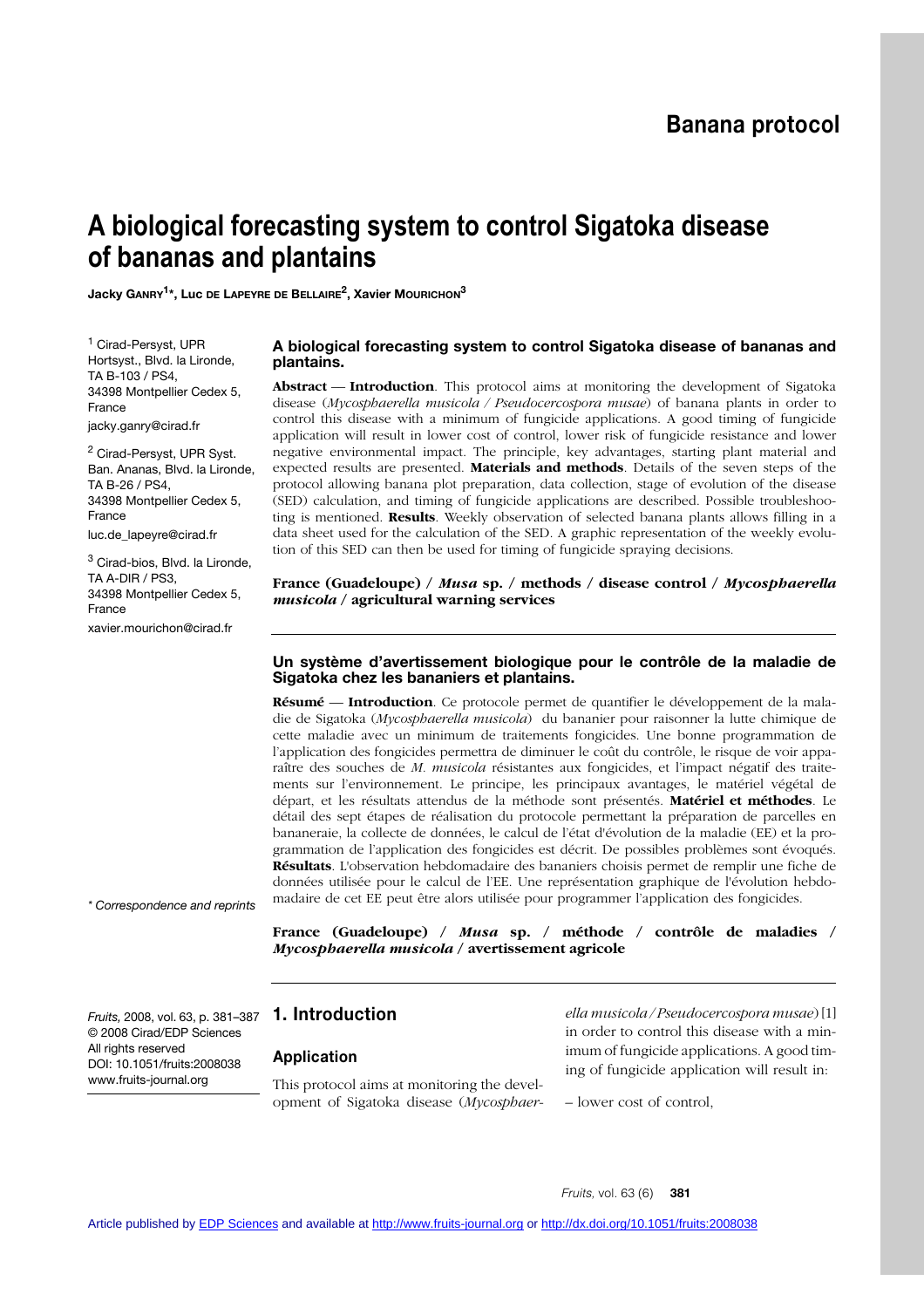- lower risk of fungicide resistance,
- lower negative environmental impact.

# **Principle**

The biological forecasting system is based on the early detection of new attacks through the calculation of the Stage of Evolution of the Disease (SED). This SED represents the speed of evolution of the disease, which reflects the climatic conditions and the intensity of the infection [2, 3]. Because of fungal antagonism on old leaves, infection only occurs on the cigar or leaf No. 1. Thus, new attacks are only detected on young leaves. If the climatic conditions are very favourable to the development of the disease, the first symptom will appear on leaf No. 2, twelve days after infection of the cigar, considering that the Foliar Emission Rate (FER) is one leaf per week. If the climatic conditions are less favourable, the first symptom will be observed either on leaf No. 3, or on older leaves. In adverse conditions, no symptom might develop following leaf infection. Consequently, there is a gradient of evolution of the disease from the top to the bottom of the banana tree. Lastly, in order to maintain the sources of field inoculum as low as possible, it is essential to stop the disease before necrotic formation occurs: sporulation starts in necrotic stages of the disease. This is why this method focuses on early detection of new attacks of the disease.

A forecasting system to control Black Leaf Streak Disease (BLSD) has been developed [4] from the initial method to control Sigatoka disease described here. However, SED calculation is different for Sigatoka disease and for Black Leaf streak disease. Thus, in order to avoid any confusion on the complex determination of SED, we described the forecasting method of the two diseases in two separate protocols.

## **Key advantages**

The incubation period, as well as the transition period of the disease, are very variable according to climatic variations, since they can last for 100 d. This highlights the interest in the forecasting systems, especially where climatic conditions are not optimum for disease development. In this way, this forecasting system has been operating successfully since 1972 in the French West Indies, where an average of six fungicide applications are carried out every year, and where in certain areas only one or two fungicide applications are necessary [5]. Using the forecasting method, Sigatoka disease is correctly controlled and does not affect the quality of exported fruit. The cost of control is limited and represents less than 3% of the production cost. The number of treatments and the quantity of pesticides discharged in the environment have been reduced eight- to tenfold using this forecasting system.

As wind-transported ascospores can disseminate the disease over long distances, control of the disease should be maintained by all growers of the area, using the same technical guidelines. Failure of control in one area can affect neighbouring areas. In the French West Indies, the forecasting system is carried out by the same technical team that decides the fungicide applications for the whole banana plantations.

# **Starting material**

The estimation of the stage of evolution of the disease (SED) requires a banana plot of ten young banana trees.

# **Time estimation**

For evaluation of the disease (10 plants), the time required is 15 min, but transportation to the field is not included. For calculation of the SED and graphic representation: 15– 30 min manually, but 5 min if a computer is used.

# **Expected results**

The results of the SED calculation allow making a decision for the necessity of a new fungicide application.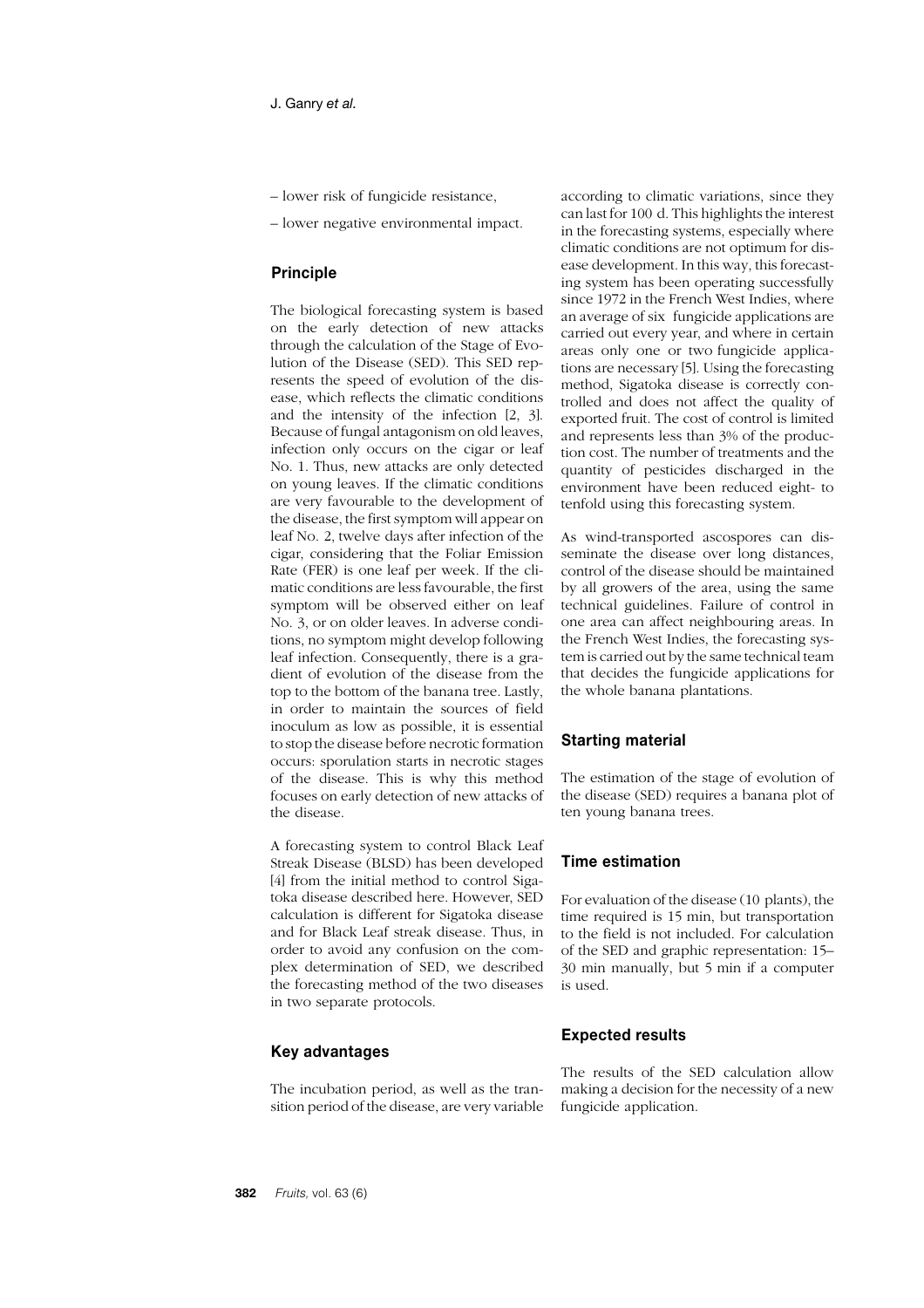# **2. Materials and methods**

# **2.1. Protocols**

#### **Banana plot preparation**

• Step 1

Choice of the plants and first observation:

– Two months after the plantation of the plot, select 10 banana plants.

– The day of the first observation, examine for each plant the total number of leaves and score this number on the first unfurled leaf. Identify and number these 10 plants in order to observe them every week.

*Note:* the evaluation of symptoms has to be done on unflowered plants, so it is advised to maintain the 10 young banana trees by replanting 20 new banana trees (suckers, bulbs or vitroplants) every 3–4 months. In this way, at the flowering of the initial 10 banana trees observed for SED evaluation, it is possible to move all the observation to young plantings. For a good continuity and reliability of information, the banana plot must be localised in the same geographic place all the time. The information of this plot will account for disease development for an area of 20–200 ha according to the uniformity of the area.

#### **Data collection**

 $\bullet$  Step 2

Organisation of the data sheet prior to field examination for the SED:

– Prepare a data sheet (*table I*).

– Copy numbers of banana trees into the column BTN (*table I*).

– Copy the number of leaves of each banana plant into the column OLN (*table I*).

– For each plant, note the stage of cigar development according to the five stages of Brun's scale [6] (*figure 1*). According to this scale, the following values are attributed to each stage: stage 0 corresponds to 0 leaf; stage 2, to 0.2 leaf; stage 4, to 0.4 leaf; stage 6, to 0.6 leaf; stage 8, to 0.8 leaf. Copy the cigar stage of each of the 10 banana plants into the column OCS (*table I*).

*Note*: for the first observation of the banana plot, copy these data in the field; for further observations, copy these data from the former data sheet.

#### $\bullet$  Step 3

Observation of the disease on the banana leaves, the day of field examination:

– Observe the youngest leaves of the banana trees (leaves Nos. 1 to 5) every week, and score the most advanced stage of the disease according to Brun's scale [6]:

1. Stage 1: a spot is just visible to the naked eye as a minute yellowish-green speck inferior to 1 mm.

2. Stage 2: the streak increases in size, notably in length, and remains yellowish-green. Its size is superior to 1–2 mm.

3. Stage 3: the streak begins to broaden slightly as well as increase in length and it begins to turn rusty red.

4. Stage 4: this is the first spot stage. The streak turns dark brown, is sunken and has reached its final size. A water-soaked yellow halo forms around the spot. Conidia are formed at this stage.

5. Stage 5: this is the final stage of the lesion. The central area of the spot turns grey and the margins of the spot are black. Some minute black points are visible, to the naked eye or with a magnifying glass, in the central area. They correspond to perithecia and spermogonia where ascospores and spermatia are produced.

– Report the most advanced stages of the disease observed for each banana tree and for each leaf, by a "×" in the corresponding column of the data sheet (*table I*).

 $\bullet$  Step 4

Weekly observation of the banana plants:

– For each plant, observe the number of the last unfurled leaf and copy the number of leaves into the column (NLN) of the data sheet (*table I*).

– For each plant, note the stage of cigar development according to the five stages of Brun's scale [6] (*figure 1*) and copy the new cigar stage number into the column (NCS) of the data sheet (*table I*).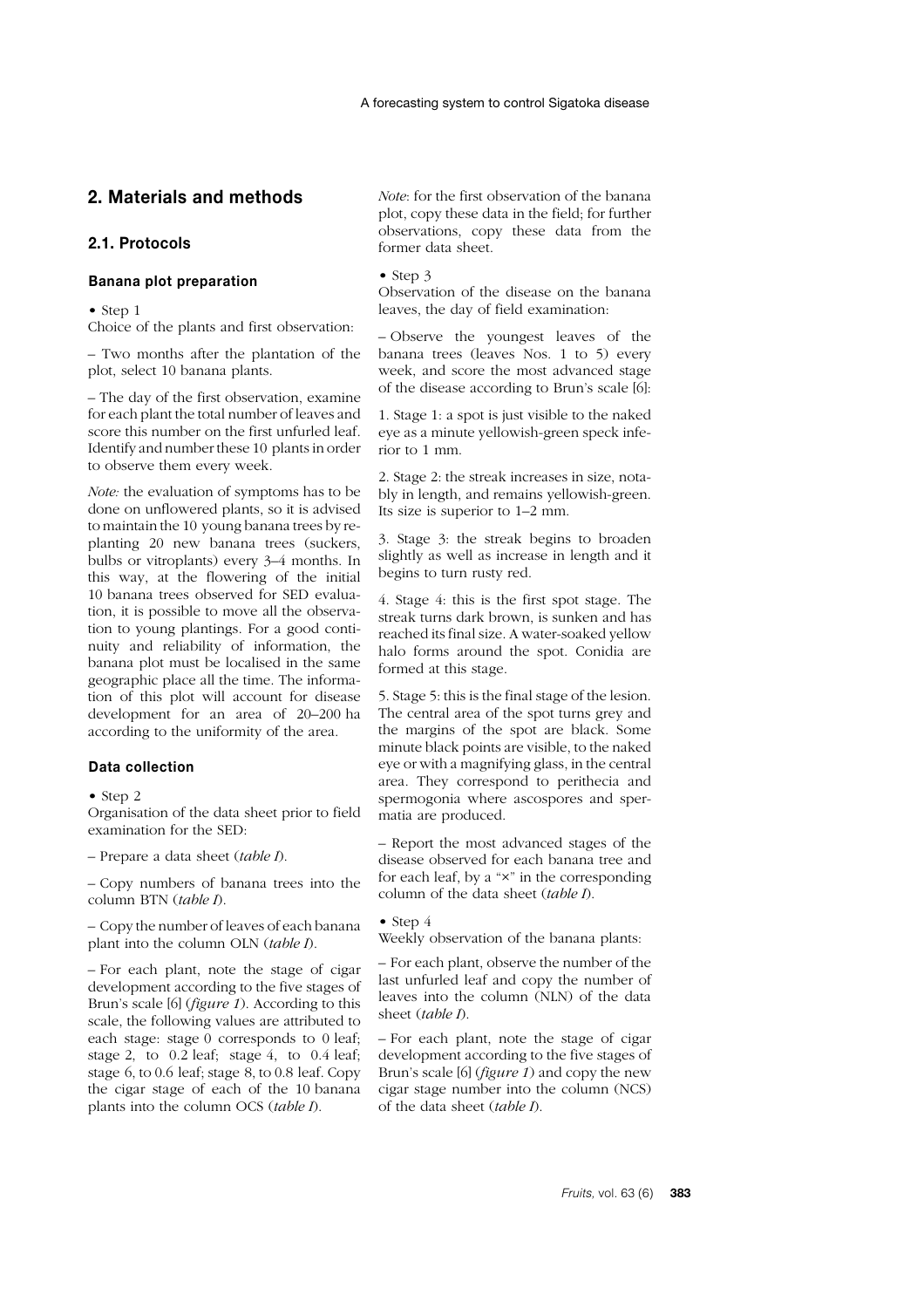|                         | Example of data sheet for field assessment of the bidge of the bidgatoka Disease (in red, data of the past week). |                                   |                                |                                |                          |                   |              |                |                   |              |          |                       |                             |              |                |                   |          |                                   |              |                |                 |                       |                                                  |          |
|-------------------------|-------------------------------------------------------------------------------------------------------------------|-----------------------------------|--------------------------------|--------------------------------|--------------------------|-------------------|--------------|----------------|-------------------|--------------|----------|-----------------------|-----------------------------|--------------|----------------|-------------------|----------|-----------------------------------|--------------|----------------|-----------------|-----------------------|--------------------------------------------------|----------|
|                         | Data for Foliar Emission Rate (FER) assessment                                                                    |                                   |                                |                                |                          |                   |              |                |                   |              |          |                       | Data for disease assessment |              |                |                   |          |                                   |              |                |                 |                       |                                                  |          |
| Banana                  | hear<br>Dio                                                                                                       |                                   |                                |                                | (FER)                    | Leaf <sub>1</sub> |              |                | Leaf <sub>2</sub> |              |          |                       | Leaf 3                      |              |                |                   | Leaf 4   |                                   |              |                |                 | Leaf 5                |                                                  |          |
| Number<br>(BTN)<br>Tree | Number<br>(OLN)                                                                                                   | 0<br>Ciga<br>Ciga<br>Ciga<br>Ciga | New<br>Leaf<br>Number<br>(NLN) | New<br>Cigar<br>Stage<br>(NCS) |                          |                   | $\sim$       | $\mathbf \tau$ | $\sim$            | S            |          | $\sim$                | S                           | 4            |                | $\mathbf{\Omega}$ | S        | 4                                 | 5            | $\mathbf \tau$ | $\sim$          | S                     | 4                                                | 5        |
|                         | $\overline{4}$                                                                                                    | 2                                 | $\frac{5}{1}$                  | $\circ$                        | $0.\overline{8}$         |                   |              |                |                   |              |          | $\boldsymbol{\times}$ |                             |              |                |                   | $\times$ |                                   |              |                |                 | $\boldsymbol{\times}$ |                                                  |          |
| $\sim$                  | $\frac{3}{2}$                                                                                                     | ဖ                                 | $\overline{4}$                 | 4                              | $0.\overline{8}$         |                   |              |                |                   |              | $\times$ |                       |                             |              |                |                   | $\times$ |                                   |              |                |                 |                       | $\pmb{\times}$                                   |          |
| ო                       | $\overline{4}$                                                                                                    | $\circ$                           | $\overline{15}$                | $\circ$                        |                          |                   |              |                |                   |              | $\times$ |                       |                             |              |                | $\times$          |          |                                   |              |                |                 |                       |                                                  | $\times$ |
| 4                       | $\frac{1}{2}$                                                                                                     | ဖ                                 | $\overline{4}$                 | 4                              | $0.\overline{8}$         |                   |              |                |                   |              |          |                       | $\times$                    |              |                |                   | $\times$ |                                   |              |                |                 |                       |                                                  | $\times$ |
| 5                       | 5                                                                                                                 | $\infty$                          | $\overline{\circ}$             | $\circ$                        | $0.\overline{8}$         |                   |              |                |                   |              |          |                       | $\times$                    |              |                |                   |          | $\times$                          |              |                |                 |                       | ×                                                |          |
| ဖ                       | 5                                                                                                                 | $\sim$                            | $\overline{6}$                 | $\sim$                         |                          |                   |              |                |                   |              |          |                       |                             |              |                | $\times$          |          |                                   |              |                |                 |                       | $\times$                                         |          |
|                         | $\overline{4}$                                                                                                    | $\circ$                           | $\overline{4}$                 | $\infty$                       | $0.\overline{8}$         |                   |              | $\times$       |                   |              |          | ×                     |                             |              |                |                   |          | ×                                 |              |                |                 |                       |                                                  | $\times$ |
| $\infty$                | $\frac{5}{1}$                                                                                                     | 4                                 | $\frac{6}{1}$                  | 4                              | $\overline{\phantom{0}}$ |                   |              |                |                   |              |          | $\times$              |                             |              |                |                   |          | $\times$                          |              |                |                 |                       |                                                  | $\times$ |
| တ                       | $\overline{4}$                                                                                                    | $\sim$                            | $\frac{5}{1}$                  | $\circ$                        | $0.\overline{8}$         |                   |              |                |                   |              | $\times$ |                       |                             |              |                |                   | $\times$ |                                   |              |                |                 |                       | $\boldsymbol{\times}$                            |          |
| $\overline{10}$         | S                                                                                                                 | ဖ                                 | $\overline{4}$                 | 2                              | 0.6                      |                   |              |                |                   |              | $\times$ |                       |                             |              |                |                   | ×        |                                   |              |                |                 |                       |                                                  | ×        |
|                         | Sum at each stage for the 10 trees (Sui                                                                           |                                   | $\widehat{\epsilon}$           |                                |                          | L                 | I.           | $\mathbf$      | $\mathbf{I}$      | I            | 4        | က                     | $\sim$                      | $\mathbf{I}$ | $\mathbf{I}$   | 2                 | 5        | က                                 | $\mathbf{I}$ | I              | $\overline{1}$  |                       | 4                                                | LO       |
|                         | Coefficient value (Coef) (see table II)                                                                           |                                   |                                |                                |                          | 100               | 120          | 80             | 100               | 120          | 60       | 80                    | 100                         | 120          | $\overline{a}$ | 60                | 80       | 100                               | 120          | 20             | $\overline{40}$ | 60                    | 80                                               | 100      |
| $(Coef) \times (Sum)$   |                                                                                                                   |                                   |                                |                                |                          | $\mathbf{I}$      | $\mathbf{I}$ | 80             | $\mathbf{I}$      | $\mathbf{I}$ | 240      | 240                   | 200                         | $\mathbf{I}$ | $\mathbf{I}$   | 120               | 400      | 300                               | $\mathbf{I}$ | $\mathbf{I}$   | $\mathbf{I}$    | 60                    | 320                                              | 500      |
|                         |                                                                                                                   |                                   | Sum <sub>FER</sub>             |                                | 8.4                      |                   |              |                |                   |              |          |                       |                             |              |                |                   |          |                                   |              |                |                 |                       |                                                  |          |
|                         |                                                                                                                   |                                   | Numberdays                     |                                | $\overline{ }$           |                   |              |                |                   |              |          |                       |                             |              |                |                   |          |                                   |              |                |                 |                       |                                                  |          |
|                         |                                                                                                                   |                                   | $FER_{10d}$                    |                                | 1.2                      |                   |              |                |                   |              |          |                       |                             |              |                |                   |          |                                   |              |                |                 |                       |                                                  |          |
|                         |                                                                                                                   |                                   | FER <sub>past week</sub>       |                                | 1.3                      |                   |              |                |                   |              |          |                       |                             |              |                |                   |          | Stage of Evolution of the Disease |              |                |                 |                       |                                                  |          |
|                         |                                                                                                                   |                                   | FER <sub>new week</sub>        |                                | 1.25                     |                   |              |                |                   |              |          |                       |                             |              |                |                   |          |                                   |              |                |                 |                       | $SED = Sum_{coeff} \times FER_{new week} = 3075$ |          |
|                         |                                                                                                                   |                                   | Sum <sub>coef</sub>            |                                | 2460                     |                   |              |                |                   |              |          |                       |                             |              |                |                   |          |                                   |              |                |                 |                       |                                                  |          |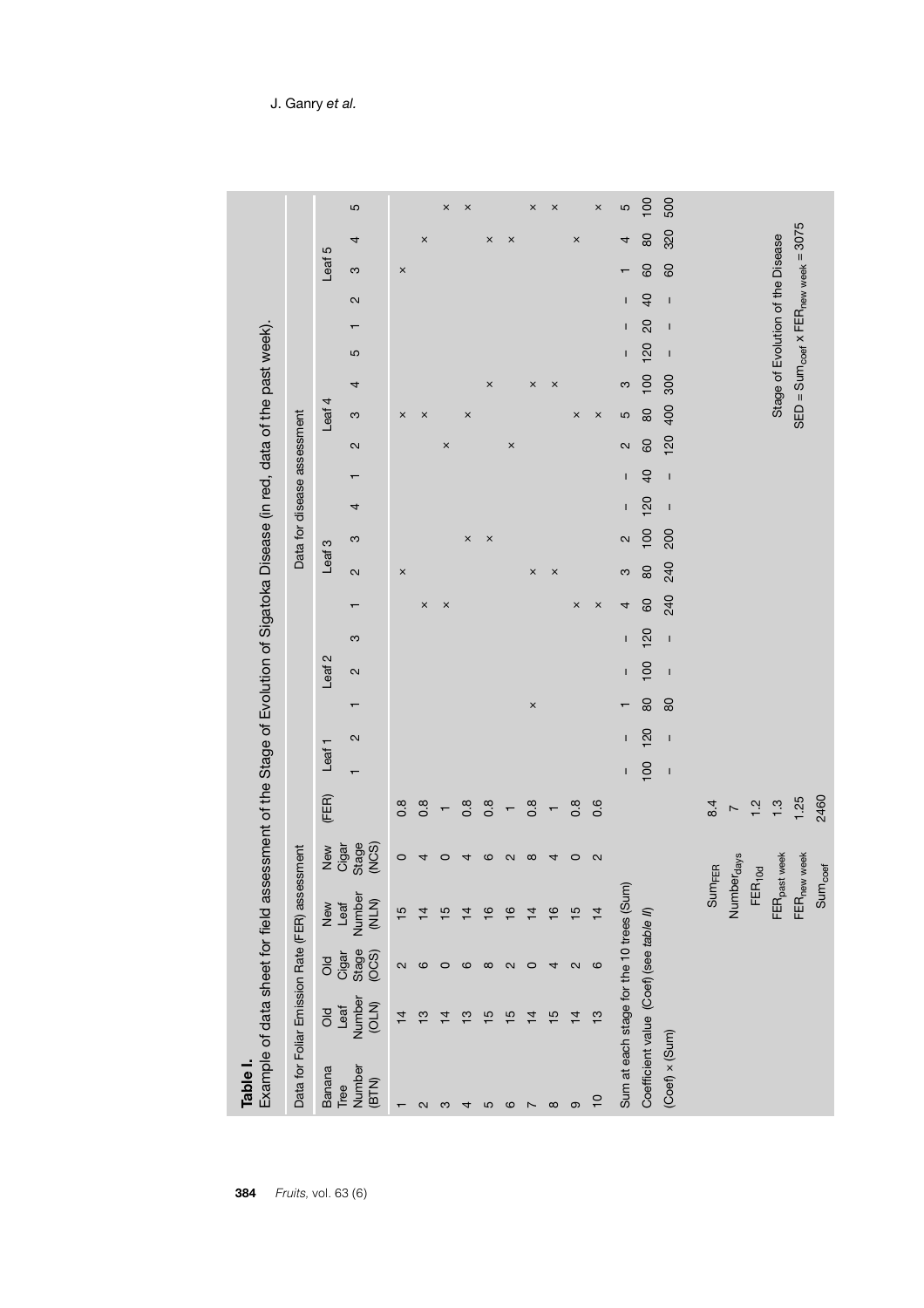# **Calculation of the Stage of evolution of the disease (SED)**

Determine the SED as a successive calculation of several intermediates:

#### • Step 5

Calculate the foliar emission rate of the new week ( $FER_{new week}$ ) as follows:

Into the column (FER) (*table I*), for the banana trees 1 to 10, calculate the values of (FER) as: FER = { $(NLN)$  + [0.1 × (NCS)} –  ${ (OLN) + [0.1 \times (OCS)] }$ 

*Caution:* at each new observation, the values of column (NLN) and (NCS) become the values reported in (OLN) and (OCS).

#### • Step 6

– Sum all values of the column (FER) to obtain the sum of foliar emission rates of the 10 plants observed and copy this value into the box (Sum $_{\text{FER}}$ ) (*table I*).

– Note the number of days between the old and the new observation (ordinarily 7) in the box (number<sub>days</sub>) (*table I*).

– Calculate the foliar emission rate for 10 days (FER<sub>10d</sub>) as: (FER<sub>10d</sub>) = (Sum<sub>FER</sub>  $\times$ 10) / (Number $_{\text{bananas}} \times$  (number<sub>days</sub>), where (Number<sub>bananas</sub>) is the number of banana trees observed (ordinarily 10). Copy the result into the box (FER<sub>10d</sub>) (*table I*).

– Calculate the foliar emission rate of the new week (FER<sub>new week</sub>) as: (FER<sub>new week</sub>)  $=$  [(FER<sub>past week</sub>) + (FER<sub>10d</sub>)] / 2, (FER<sub>past</sub> week) is the foliar emission rate of the past week. Copy the result into the box (FER<sub>new</sub> week) (*table I*).

#### • Step 7

A coefficient is attributed to each different [(leaf number)/(stage of the disease)] association. This coefficient is characteristic of the speed of evolution of the disease (*table II*). *Note:* for the same leaf, the faster the development of the disease, the higher the value of the stage of the disease. Therefore, the value of the coefficient increases with the value of the stage of the disease. For the same stage of the disease, the faster the development of the disease, the lower the leaf number. So, the value of the coefficient decreases with the leaf number.

Calculate the sum  $(Sum_{coeff})$  of all the coefficients for all more advanced stages of the



disease observed on the five first leaves of the ten plants. Using the previously described data sheet, proceed as follows (*table I*):

– for each banana tree (1 to 10), sum the number of "×" for each [leaf number/stage of the disease] association and score the value obtained in the box (Sum),

– for each column, multiply the value of this (Sum) by the coefficient value (Coef). Score the result in the row (Sum × Coef),

– sum all the values in the column (Sum × Coef) and then score this value in the box  $(Sum_{\text{coeff}})$ .

#### • Step 8

Make the correction by the foliar emission rate in order to express the stage of evolution of the disease (SED) as a speed value and to take into account that the more vigorous the growth of the banana trees, the faster the disease evolution [6]. This correction is done as following : SED =  $Sum_{coeff}$  × FERnew week (*table I*).

#### **Table II.**

Coefficients attributed to the different [banana tree leaf number / stage of the Sigatoka diseasel associations.

| Stage<br>of the disease |     |              | Leaf number |     |     |
|-------------------------|-----|--------------|-------------|-----|-----|
|                         |     | $\mathsf{I}$ | Ш           | IV  | V   |
|                         | 100 | 80           | 60          | 40  | 20  |
| $\mathcal{P}$           | 120 | 100          | 80          | 60  | 40  |
| 3                       |     | 120          | 100         | 80  | 60  |
| $\overline{4}$          |     |              | 120         | 100 | 80  |
| 5                       |     |              |             | 120 | 100 |

# **Figure 1.** Brun's scale of cigar

development in banana development [6].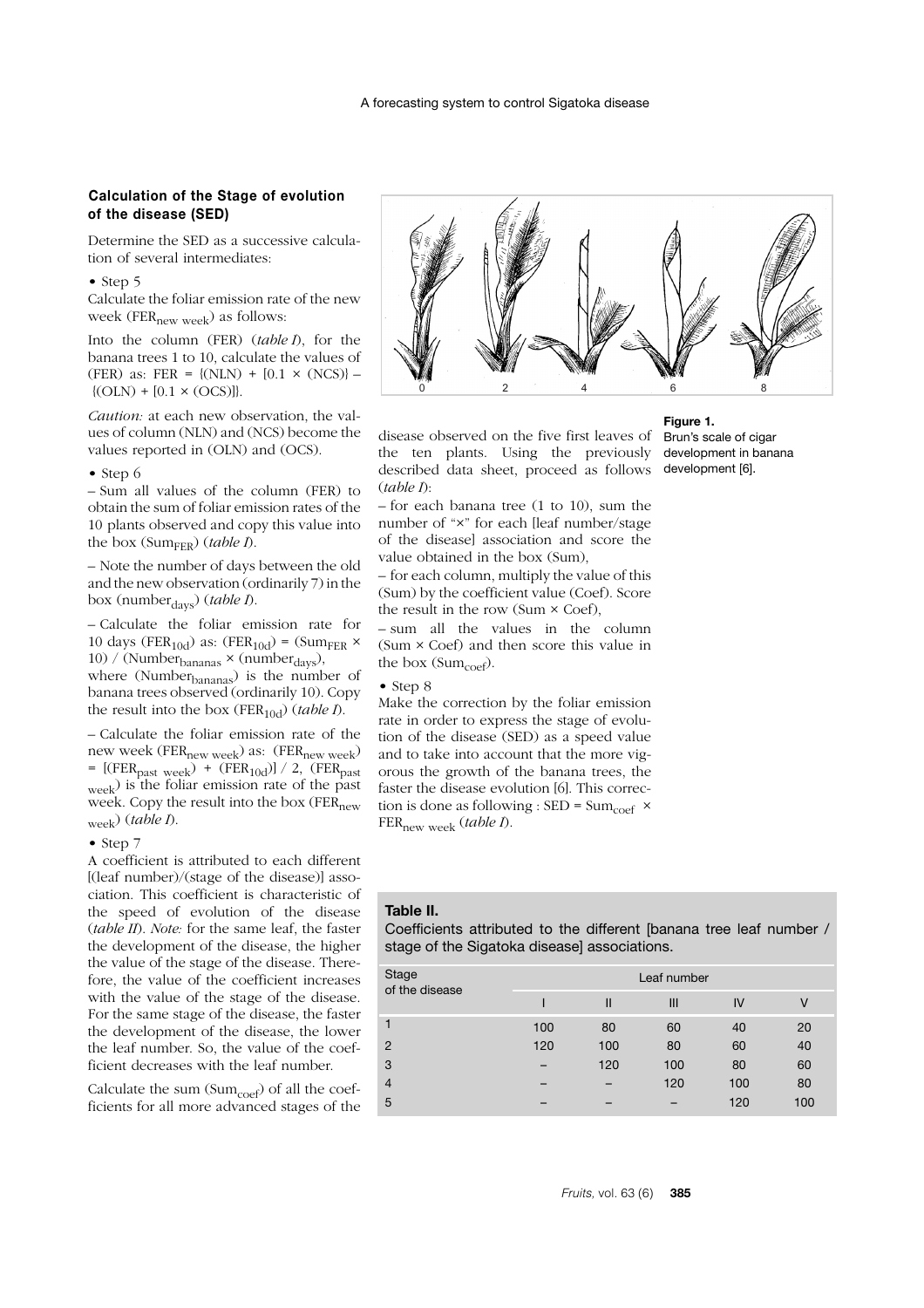

#### **Figure 2.**

Weekly variations in the stage of evolution of Sigatoka disease in a banana plot and time proposed for fungicide application.

#### **Timing of fungicide applications**

• Step 9

Make a graphic representation of the weekly evolution of the (SED), and use this graphic representation for timing of spraying decisions.

*Note:* It is considered that the (SED) value should not exceed 2500 to maintain fungicide efficiency. The decision for a new fungicide application will be decided according to the trend of the SED curve (*figure 2*). After a fungicide treatment, the curve decreases and no fungicide application will be decided until a significant rise in the curve is observed.

## **2.2. Troubleshooting**

Frequent replanting of the observation plot is necessary for reliable information determination. However, several factors can affect the efficiency of the control based on this forecasting method. This troubleshooting will be detected by the following evolution of the curve after a fungicide application:

– no decrease in the curve is observed,

– the time between two rises of the curve is very short.

The success of this control strategy relies on several aspects such as timing of applications, fungicide treatments used and global organisation of the control [7].

## **Timing of applications**

The time between the decision for and execution of one application should not exceed 7 d and the whole spraying area should be sprayed on the same day. Treatments are carried out by aeroplane, allowing a fast operation. However, care must be taken with the climatic conditions of aerial spraying: only a small window, early in the morning and late in the afternoon, is suitable; otherwise, thermal inversion and air turbulence do not allow correct spray deposition. Aerial application is not possible on rainy and windy days. Logistics available for aerial sprayings are therefore essential to optimise spraying during this small window.

#### **Treatment efficiency**

The efficiency of treatments is dependent on the quality of the foliar application. A good coverage is also indispensable. Bad weather conditions on the day of application, an irregular topography of the zone or the presence of obstacles might alter the uniformity of the treatment. The use of mineral oils as a carrier considerably improves the quality of coverage through aerial spraying with low volumes  $(12-15 \text{ L} \cdot \text{ha}^{-1})$ . A strong synergy between the aerial spraying companies and the banana growers is also important to ensure the quality of the aerial applications.

The efficiency of treatments relies on a strong curative effect. Thus, systemic fungicides (antimitotics, sterol inhibitors of group 1 and 2, strobilurines) are preferred to contact fungicides. The use of these fungicides in pure oil strengthens their curative effect, because mineral oils are fungistatic. Attention should be paid to the formulation of the fungicide used. Only formulations compatible with pure oil should be used. The phytotoxic effect of the oil has to be preliminarily determined. Fungicide concentration must also be determined according to preliminary field experiments.

Special attention should be paid to managing the possible fungicide resistance that might develop following the repetitive use of unisite fungicides. Alternation between different groups of fungicides, or mixtures with contact fungicides, is essential to delay the emergence of such resistance.

Keeping the sources of inoculum at a very low level is also important to ensure good efficiency of treatments. Where extensive spotting is present, new infections will